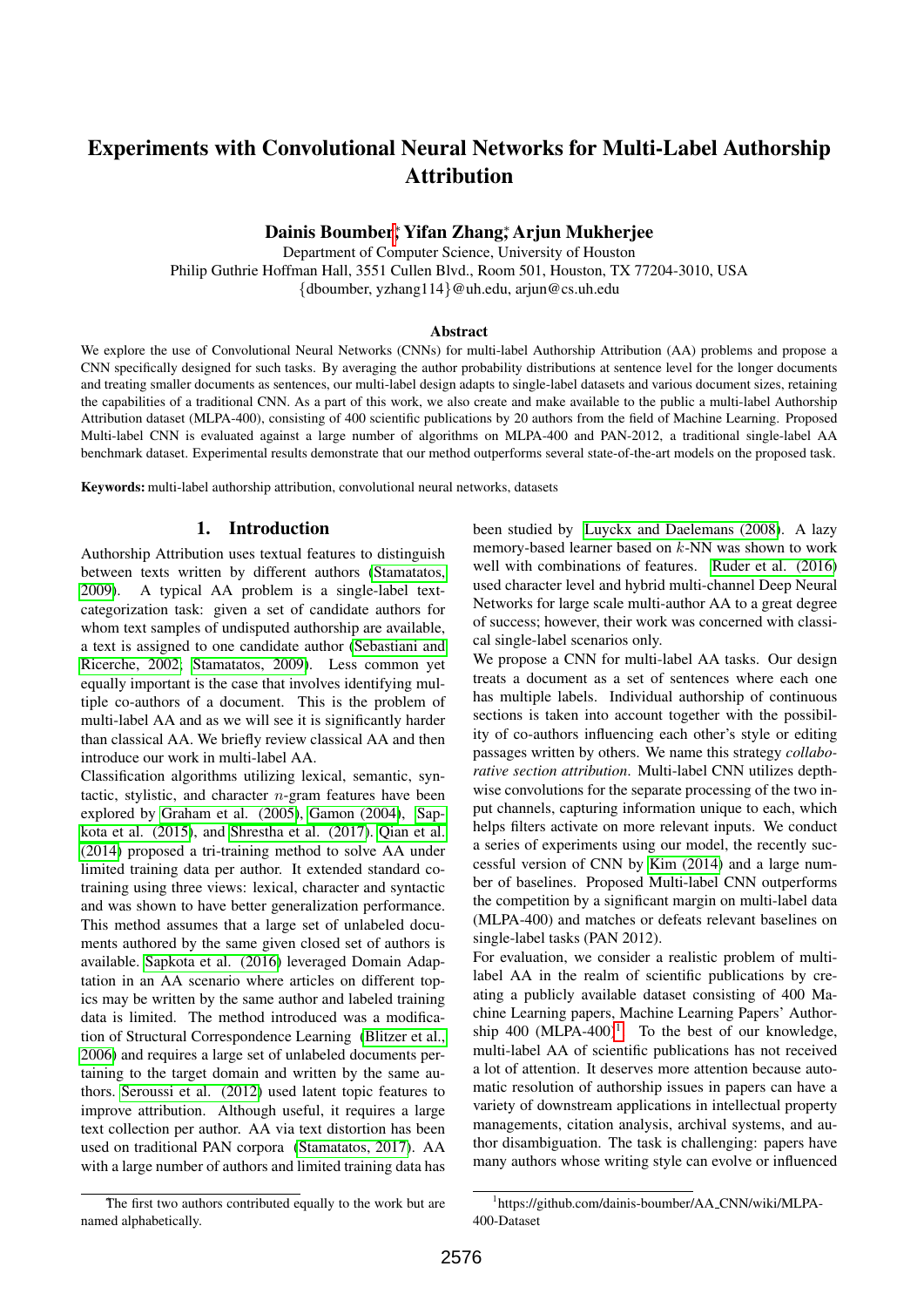

Figure 1: The architecture of proposed multi-label CNN.

by colleagues, they contain direct quotes from other works, authors' contribution to the paper in terms of the amount of text written is unknown; the number of papers and authors is large.

The contribution of our work is threefold: a CNN that employs collaborative section attribution and separate channels in depth-wise convolutions, a novel real-world multilabel MLPA-400 corpus from top cited ML authors for an AA scenario, a thorough performance evaluation of the proposed algorithm with relevant baselines on the new MLPA-400 dataset and PAN-2012.

#### 2. Network Hierarchy

At a high level, our design is a multilayer CNN that either computes a probability distribution for an entire document (single-label problems) or an average of probability distributions over individual sentences of a document (multilabel problems). Attributing multi-author work sentence by sentence intuitively makes sense, because co-authors typically write different sections of the paper.

#### 2.1. CNN Architecture

Let the document to be classified be  $D$ . Each  $D$  consists of  $|S|$  number of sentences and each sentence consists of  $|T|$  words. We classify each S and take the mean to obtain predicted label of  $D$ . To allow the network to generate

consistent dimensions, we pad sentences to the same length  $|T| = 128$ . Documents are padded to same number of sentences  $|S| = 128$ . The ground truth label associated with each document is denoted using vector y. Then  $|y|$  is equal to the cardinality of the set of possible authors. An element of  $y$  is marked 1 if the corresponding person is one of the authors and 0 otherwise.

To get an edge over [Kim \(2014\)](#page-4-12), we use fixed word2vec [\(Mikolov et al., 2013\)](#page-4-13) and Glove [\(Pennington et](#page-4-14) [al., 2014\)](#page-4-14) embeddings, leveraging Glove's superior general performance [\(Pennington et al., 2014\)](#page-4-14) and word2vec's advantage when it comes to rare words or symbols [\(Shazeer](#page-4-15) [et al., 2016\)](#page-4-15). Words in  $D$  are mapped into pre-trained word2vec and Glove embedding space by replacing each word with a corresponding row in the embedding matrix  $\boldsymbol{X}_{word2vec}$  and  $\boldsymbol{X}_{glove}$ , where both have  $\boldsymbol{X} \in \mathbb{R}^{|\tilde{V}| \times n}$ , assuming a total vocabulary count of  $|V|$  and embedding dimension  $n$ . Hence replacing all word features in a sentence with one of the embedding matrices will transform the sentence into a matrix  $S \in \mathbb{R}^{|T| \times n}$ .

To capture information that is distinctive to each embedding space, we help filters activate on relevant inputs by using depth-wise two-dimensional convolutions which process input from word2vec and Glove channels separately. In spirit with [Kim \(2014\)](#page-4-12), multiple filters of multiple sizes  $h$  are used to extract features from  $S$ . Unlike Kim, we use 100 filters for each window size  $h \in \{1, 2, 3, 4, 5\}$ to let smaller filters pick up on simple stylistic features present, such as words unique to one author. Applying a filter  $f \in \mathbb{R}^{h \times n}$  on one of the input channels at word window *i* to  $(i + h - 1)$  amounts to

$$
c_i^f = elu\left(\boldsymbol{f} \cdot \boldsymbol{S}_{[i:i+h-1]} + b^f\right) \tag{1}
$$

where  $b^f$  is the bias term corresponding to filter f and  $elu(x)$  is the *exponential linear unit* (ELU). ELUs have negative values which pushes the mean of the activations closer to zero, resulting in faster training and lower variance. The positive part of these functions is the identity; their derivative is one and not contractive, thus the vanishing gradient problem is alleviated [\(Clevert et al., 2015\)](#page-4-16).

We denote the number of filter sizes as  $|h|$  and the number of filters of each size as q. For  $|h| = 5$  and  $q = 100$ , we would have a total of 500 filters generating 500 features at each word location. By concatenating feature values generated by each filter into a vector, a total of 500 vectors  $C<sup>f</sup>$ s are generated for each sentence in each embedding channel.

$$
\mathbf{C}^f = \left[ c_1^f, c_2^f, \dots c_{|T|-h+1}^f \right] \tag{2}
$$

All vectors are batch-normalized (BN) to reduce overfitting [\(Ioffe and Szegedy, 2015\)](#page-4-17).

Each  $C<sup>f</sup>$  generated by the convolutional layer is maxpooled to keep only the largest value out of all the values across a sentence generated by one filter:

$$
\hat{c}^f = \max \left\{ \mathbf{C}^f \right\} \tag{3}
$$

All values resulting from max-pooling in both embedding channels are concatenated into a vector  $\mathbf{o} \in \mathbb{R}^{|\mathbf{h}|\cdot q \cdot 2}$ . Dropout [\(Srivastava et al., 2014\)](#page-4-18) at the rate of 0.5 is then applied to  $\boldsymbol{o}$  resulting in a vector  $\boldsymbol{\hat{o}}$ .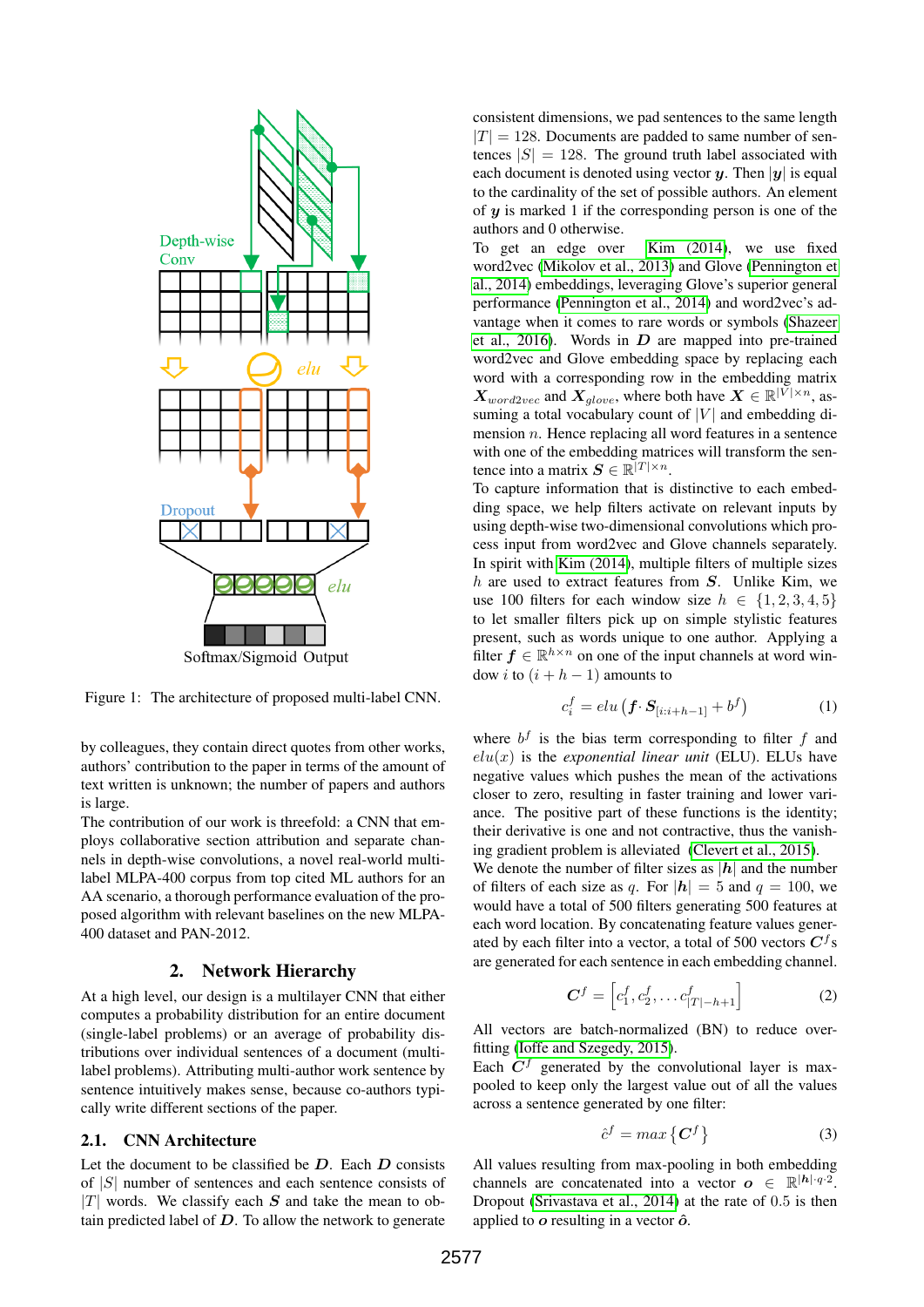## <span id="page-2-0"></span>2.2. Predictions

Very short documents are unlikely to have more than one author. If the average document in the training corpus is shorter than the maximum sentence length  $|T| = 128$ ,  $\hat{\boldsymbol{o}}$ is passed to a softmax output layer for single-label classification. Otherwise, we pass  $\hat{o}$  to a fully connected sigmoid output layer of size  $|y|$ , with one element per candidate author. For single-label tasks, *softmax cross entropy loss* was used. For multi-label tasks the loss used is *sigmoid cross-entropy*. We average resulting values for each sentence to determine the final document level result. The code can be obtained at [https://github.com/](https://github.com/dainis-boumber/AA_CNN) [dainis-boumber/AA\\_CNN](https://github.com/dainis-boumber/AA_CNN)

#### 3. Datasets

## 3.1. MLPA-400

#### 3.1.1. Considerations

Many approaches to creating a suitable corpus exist. For example, papers can be chosen across domains. However, even within one domain the stylistic differences between venues are significant enough to make individual style hard to detect. A random sample of authors can be taken, but the number of multi-labeled documents would be few. Another possibility is taking the transitive closure of the set of co-authors and extracting at least  $k$  papers per author. However, creation of such a dataset for any reasonable  $k$  results in a very large transitive set.

#### 3.1.2. Design

Using Google Scholar as a source, we created a list of top 20 authors in Machine Learning, ranked by the number of citations. We ensured a reasonable number of papers had an overlap of authors (i.e., we also included papers that were jointly authored by the set of authors). For each author, 20 papers were downloaded for a total of 400 publications for the entire dataset. Each work is assigned 20 binary labels. The labels indicate which of the authors contributed to the paper's creation. 100 papers out of 400 have more than one author from the 20 listed. The number of authors ranged from 1 to 3 and the average was 1.2925. The text was extracted from the PDF files using pdfminer [\(Hinyama, 2017\)](#page-4-19) and pre-processed. The title, authorship information, and bibliography fields were removed from each paper to ensure the classifier abides by the rules of blind review instead of simply using author list while learning authorship. Formulas, table and figure captions were retained as they may contain valuable author specific style and topic information. The dataset is available at [https://github.com/dainis-boumber/](https://github.com/dainis-boumber/AA_CNN/wiki/MLPA-400-Dataset) [AA\\_CNN/wiki/MLPA-400-Dataset](https://github.com/dainis-boumber/AA_CNN/wiki/MLPA-400-Dataset)

# 3.2. PAN-2012

For classical AA, we use the PAN-2012 [\(Juola, 2012\)](#page-4-20) corpus and report performances on its 3 tasks: A, C and I. Their training sets consist of 2 documents per author. The test sets have 1 text per author, except Task A which has 2 texts from 3 authors, 800 to 6060 words each. Task C has 8 authors; the texts are larger, up to 13000 words long. Task I has 14 authors, with documents ranging from approximately 40,000 to 170,000 words. Further details on this data is available in [\(Juola, 2012\)](#page-4-20).

## 4. Experiments

#### 4.1. Baselines

Our method was tested against a wide array of baselines. We used *n*-grams with *n* ranging from 1 to 5 words and 1 to 8 characters. We experimented with TFIDF, hashing, count vectorization, binary bow model and doc2vec [\(Le](#page-4-21) [and Mikolov, 2014\)](#page-4-21). The resulting document vectors were used as inputs to the baseline classifiers: Support Vector Machine (SVM) [\(Cortes and Vapnik, 1995\)](#page-4-22), Gaussian and Multinomial Naive Bayes (GNB and NB), Decision Tree with AdaBoost, Gradient Boosting, Random Forest, K Nearest Neighbors, Multilayer Perceptron (MLP) [\(Rumel](#page-4-23)[hart et al., 1986\)](#page-4-23), and Logistic Regression. We varied the hyper-parameters of the algorithms in order to achieve the best result (we vary kernels, the margin and the penalty between  $L_1$ ,  $L_2$ , and  $L_1 + L_2$  for hinge loss SVM with SGD; breadth and number of layers for MLP, etc.). The baselines were implemented using the scikit-learn library [\(Pedregosa](#page-4-24) [et al., 2011\)](#page-4-24).

We implemented CNN-non-static, a sentence classification approach proposed by [Kim \(2014\)](#page-4-12) that has recently been successful in text classification. It initializes embedding layer with pre-trained word2vec vectors [\(Mikolov et al.,](#page-4-13) [2013\)](#page-4-13) and optimizes the embedding layer together with the rest of network's parameters during training. The CNN consists of one convolutional layer that samples from the input using multiple window sizes, a max over time pooling layer, and a fully connected output layer. Dropout [\(Srivas](#page-4-18)[tava et al., 2014\)](#page-4-18) and  $L_2$  are used for regularization.

The MLPA-400 problem is a multi-label task and cannot be directly solved by most classifiers. We used One vs. Rest Classification approach, fitting one binary classifier per class. We then associated a set of positive examples for a given class and a set of negative examples which represent all the other classes present within the training folds. No class balancing was performed to retain the natural class distribution in the data. As One vs Rest Classification scheme requires a separate model for each author, it is not feasible to use it with CNN-non-static on MLPA-400. Instead, we augmented CNN-non-static with the multi-label modification described in section [2.2.](#page-2-0) We evaluated an almost exhaustive combination of models with a total of 16 classifiers and 4 vectorizers that employ  $n$ -grams, with the maximum  $n$  equal to 5 for words and 8 for characters. This resulted in 16x4x5 + 16x4x8 or 832 baselines. We tested the CNN non-static and used doc2vec embeddings for each classifier, giving 33 more for a total of 865. After varying the hyper-parameters for those algorithms that allowed it, the total number of models was 1685.

For PAN-2012, the top performing teams results' in the AA challenge are also considered beyond the 1685 baseline models we trained.

## 4.2. Metrics

For the MLPA-400 data we use accuracy, micro and macro F1, Jaccard index and Hamming loss. In PAN-2012 exper-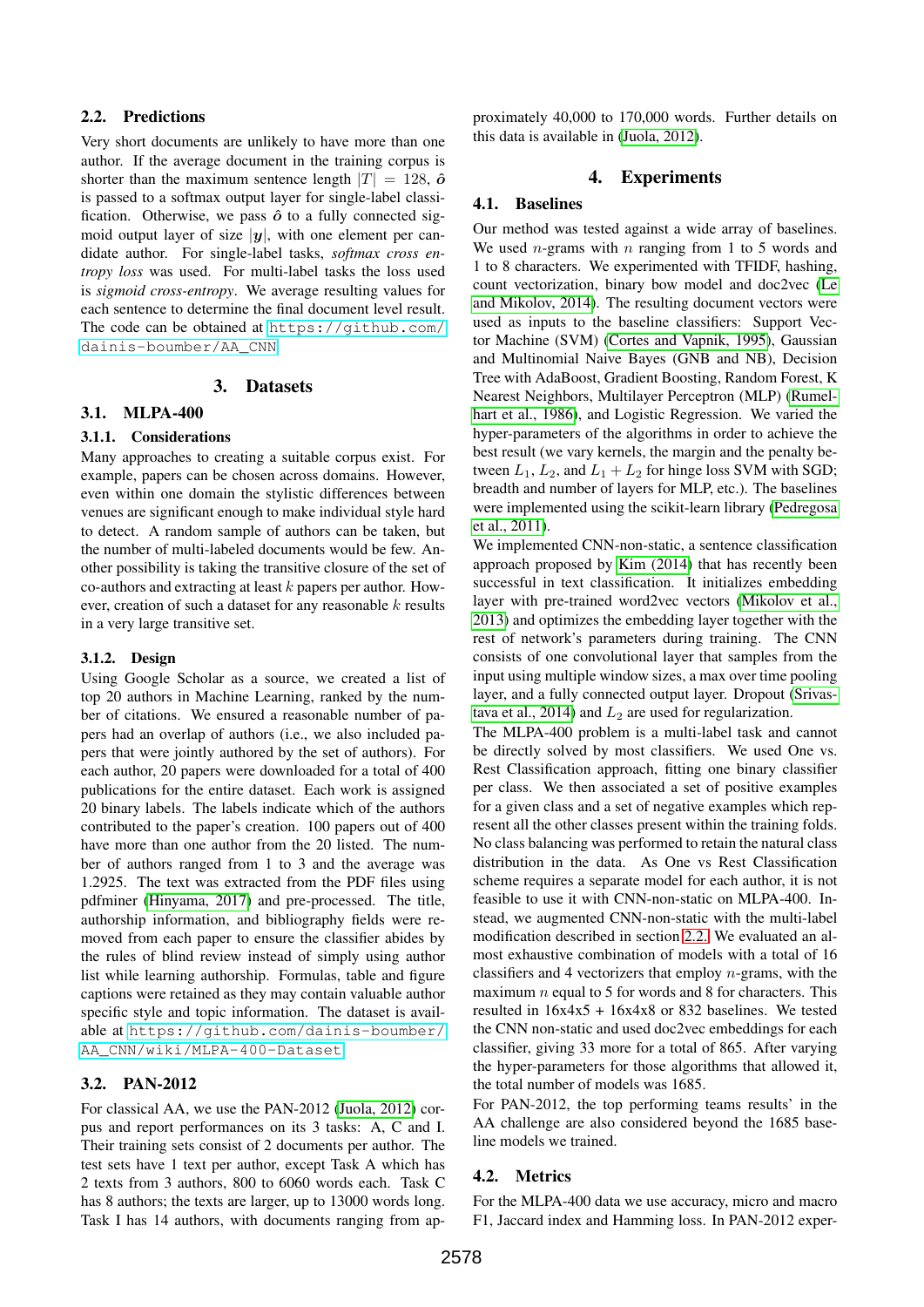|                                                      | F1    | F1    | <b>Jaccard</b> | <b>Hamming</b> |          |
|------------------------------------------------------|-------|-------|----------------|----------------|----------|
| <b>Baseline</b>                                      | macro | micro | index          | loss           | Accuracy |
| multi-label CNN (word2vec+glove)                     | 0.736 | 0.744 | 0.713          | 0.031          | 65.3%    |
| CNN-non-static (Kim, 2014)                           | 0.685 | 0.695 | 0.664          | 0.037          | 60.8%    |
| K Nearest Neighbors (binary 3-gram)                  | 0.666 | 0.737 | 0.633          | 0.033          | 52.0%    |
| Perceptron (sgd, $l^2$ , binary 3-gram)              | 0.748 | 0.751 | 0.591          | 0.030          | 51.0%    |
| SVM (sgd, squared hinge loss, $l^2$ , binary 1-gram) | 0.681 | 0.690 | 0.516          | 0.034          | 45.3%    |
| $MLP$ (doc2vec)                                      | 0.569 | 0.640 | 0.461          | 0.041          | 40.0%    |

<span id="page-3-0"></span>Table 1: ML Papers evaluation results.



<span id="page-3-1"></span>Figure 2: Varying the number of papers (left) and authors (right) on accuracy and micro-F1.

iments, we follow the instructions provided by the creators of the challenge and focus only on accuracy.

Exact label accuracy for multi-label problems is a particularly unforgiving metric: incorrectly attributing a single author from what can be a long list of co-authors results in the paper being marked as incorrectly classified. For this reason we also report Hamming loss and Jaccard index (also known as similarity coefficient), which are common metrics for multi-label tasks. Hamming loss is the fraction of labels that are incorrectly predicted. Jaccard index is the size of the intersection of the ground truths and the predictions divided by the size of their union.

# 5. Results and Discussion

## 5.1. MLPA-400

On this dataset, our approach is significantly more accu-rate, as seen in Table [1](#page-3-0) yielding a confidence of  $p = 0.0828$ against the next top competitor CNN non-static using a paired t-test across five-fold cross validation. Next, binary vectorization dominates all simple character and word vectorization approaches (not shown in Table [1](#page-3-0) as they fall below top-500). Character  $n$ -grams perform poorly.

## 5.1.1. Effect of the number of Documents/Author

To discover the correlation between the amount of training data and the performance of our multi-label CNN, we explore the effect of the number of papers per author on accuracy and micro F1. The latter was chosen because it takes into account class and label balance. The # of papers per author was set to 2, then increased to 5, 8, 11, 14, 17 and 20. We compare multi-label CNN and MLP in Figure [2](#page-3-1) (left). As the amount of training data (# of papers per author) available increases, so does the algorithms' ability to generalize. The improvement becomes minimal past 11 papers, but continues to increase. Because overfitting is reduced with the increased amount of training data [\(Brain and](#page-4-25) [Webb, 1999\)](#page-4-25), increasing the size of the dataset can benefit

CNNs and other powerful models, allowing for deeper architectures that may discover new style features.

#### 5.1.2. Effect of the number of Authors

To determine the effect of the number of authors on prediction accuracy, the number of papers was fixed at 20 per authors and the number of authors was varied between 2, 5, 8, 11, 14, 17 and 20. In Figure [2](#page-3-1) (right), performance grows with the amount of training data, then decreases as the problem gets difficult due to the number of labels. Similar situations were also observed in [Luyckx and Daelemans](#page-4-10) [\(2008\)](#page-4-10) who recommend enriching the feature space by using combinations of features and employing a lazy learner.

#### 5.2. PAN-2012

Task A: Our method, most baselines, and most competitors such as [Sapkota and Solorio \(2012\)](#page-4-26) tied at  $100\%$  accuracy<sup>[2](#page-3-2)</sup>. Task C: Our approach results in 100% classification accuracy. Only three of the challenge participants attain the same level of success [\(Grozea and Popescu, 2012;](#page-4-27) [Sapkota](#page-4-26) [and Solorio, 2012;](#page-4-26) Giraud and Artières, 2012). CNN-nonstatic performs very poorly, correctly classifying only 3 documents. SVM and NB achieve 87.5%, with other baselines falling far behind.

Task I: Kim-non-static and our method tie the state-of-theart [\(Grozea and Popescu, 2012;](#page-4-27) [Sapkota and Solorio, 2012;](#page-4-26) [Tanguy et al., 2012\)](#page-5-1) with the accuracy of 92.86%. SVM and NB score 85.71% and are on par with most of the contestants. Remaining baselines fall short.

#### 5.3. Sensitivity of CNN Parameters

We found that using  $L_2$  regularization improved training speed at the expense of accuracy. Additional convolutional layers failed to produce any effect.

## 6. Conclusion

This paper presented a CNN architecture designed to address multi-label Authorship Attribution problems. To test our design in non-traditional AA environment and alleviate the lack of relevant corpora, we created and made available to the public MLPA-400 — a dataset consisting of publications from well-known researchers. Experimental results show our method significantly outperforming the competition in a multi-label scenario and matching or surpassing state-of-the-art on traditional AA tasks.

Acknowldgments This work is supported in part by NSF 1527364.

<span id="page-3-2"></span> $^{2}$ PAN-2012 results: http://pan.webis.de/clef12/pan12web/pan12-authorship-attribution-evaluation-results.xlsx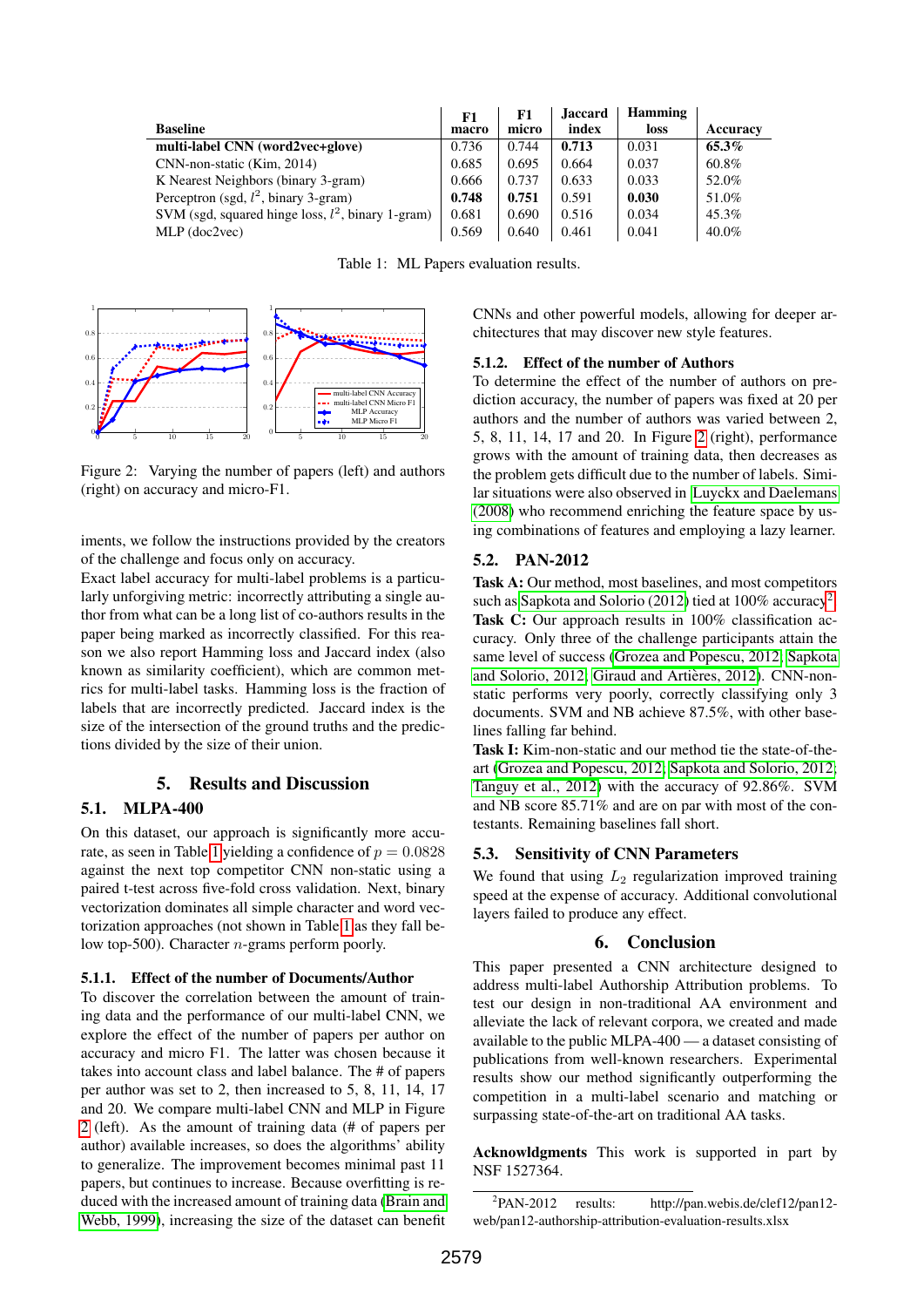## 7. Bibliographical References

- <span id="page-4-8"></span>Blitzer, J., McDonald, R., and Pereira, F. (2006). Domain adaptation with structural correspondence learning. In *Proceedings of the 2006 Conference on Empirical Methods in Natural Language Processing*, EMNLP '06, pages 120–128, Stroudsburg, PA, USA. Association for Computational Linguistics.
- <span id="page-4-25"></span>Brain, D. and Webb, G. I. (1999). On the effect of data set size on bias and variance in classification learning. In D. Richards, et al., editors, *Proceedings of the Fourth Australian Knowledge Acquisition Workshop (AKAW '99)*, pages 117–128, Sydney. The University of New South Wales.
- <span id="page-4-16"></span>Clevert, D., Unterthiner, T., and Hochreiter, S. (2015). Fast and accurate deep network learning by exponential linear units (elus). *CoRR*, abs/1511.07289.
- <span id="page-4-22"></span>Cortes, C. and Vapnik, V. (1995). Support vector networks. *Machine Learning*, 20:273–297.
- <span id="page-4-3"></span>Gamon, M. (2004). Linguistic correlates of style: authorship classification with deep linguistic analysis features. In *COLING*.
- <span id="page-4-28"></span>Giraud, F.-M. and Artières, T. (2012). . In Pamela Forner, et al., editors, *CLEF 2012 Evaluation Labs and Workshop – Working Notes Papers, 17-20 September, Rome, Italy*, September.
- <span id="page-4-2"></span>Graham, N., Hirst, G., and Marthi, B. (2005). Segmenting documents by stylistic character. *Natural Language Engineering*, 11(4):397–415.
- <span id="page-4-27"></span>Grozea, C. and Popescu, M. (2012). Encoplot - Tuned for High Recall (also proposing a new plagiarism detection score). In Pamela Forner, et al., editors, *CLEF 2012 Evaluation Labs and Workshop – Working Notes Papers, 17-20 September, Rome, Italy*, September.
- <span id="page-4-19"></span>Hinyama, Y. (2017). Pdfminer: Python pdf parser and analyzer. [http://www.unixuser.org/˜euske/](http://www.unixuser.org/~euske/python/pdfminer/) [python/pdfminer/](http://www.unixuser.org/~euske/python/pdfminer/).
- <span id="page-4-17"></span>Ioffe, S. and Szegedy, C. (2015). Batch normalization: Accelerating deep network training by reducing internal covariate shift. *CoRR*, abs/1502.03167.
- <span id="page-4-20"></span>Juola, P. (2012). An overview of the traditional authorship attribution subtask. In Pamela Forner, et al., editors, *CLEF (Online Working Notes/Labs/Workshop)*.
- <span id="page-4-12"></span>Kim, Y. (2014). Convolutional neural networks for sentence classification. *CoRR*, abs/1408.5882.
- <span id="page-4-21"></span>Le, Q. V. and Mikolov, T. (2014). Distributed representations of sentences and documents. In *ICML*, volume 14, pages 1188–1196.
- <span id="page-4-10"></span>Luyckx, K. and Daelemans, W. (2008). Authorship attribution and verification with many authors and limited data. In *Proceedings of the 22Nd International Conference on Computational Linguistics - Volume 1*, COLING '08, pages 513–520, Stroudsburg, PA, USA. Association for Computational Linguistics.
- <span id="page-4-13"></span>Mikolov, T., Chen, K., Corrado, G., and Dean, J. (2013). Efficient estimation of word representations in vector space. *CoRR*, abs/1301.3781.
- <span id="page-4-24"></span>Pedregosa, F., Varoquaux, G., Gramfort, A., Michel, V., Thirion, B., Grisel, O., Blondel, M., Prettenhofer, P., Weiss, R., Dubourg, V., et al. (2011). Scikit-learn: Ma-

chine learning in python. *Journal of Machine Learning Research*, 12(Oct):2825–2830.

- <span id="page-4-14"></span>Pennington, J., Socher, R., and Manning, C. D. (2014). Glove: Global vectors for word representation. In *Empirical Methods in Natural Language Processing (EMNLP)*, pages 1532–1543.
- <span id="page-4-6"></span>Qian, T., Liu, B., Chen, L., and Peng, Z. (2014). Tritraining for authorship attribution with limited training data. In *Proceedings of the 52nd Annual Meeting of the Association for Computational Linguistics (Volume 2: Short Papers)*, pages 345–351, Baltimore, Maryland, June. Association for Computational Linguistics.
- <span id="page-4-11"></span>Ruder, S., Ghaffari, P., and Breslin, J. G. (2016). Character-level and multi-channel convolutional neural networks for large-scale authorship attribution. *CoRR*, abs/1609.06686.
- <span id="page-4-23"></span>Rumelhart, D. E., Hinton, G. E., and Williams, R. J. (1986). Parallel distributed processing: Explorations in the microstructure of cognition, vol. 1. chapter Learning Internal Representations by Error Propagation, pages 318–362. MIT Press, Cambridge, MA, USA.
- <span id="page-4-26"></span>Sapkota, U. and Solorio, T. (2012). Sub-Profiling by Linguistic Dimensions to Solve the Authorship Attribution Task—Notebook for PAN at CLEF 2012. In Pamela Forner, et al., editors, *CLEF 2012 Evaluation Labs and Workshop – Working Notes Papers, 17-20 September, Rome, Italy*, September.
- <span id="page-4-4"></span>Sapkota, U., Bethard, S., y Gomez, M. M., and Solorio, T. (2015). Not all character n-grams are created equal: A study in authorship attribution. In Rada Mihalcea, et al., editors, *HLT-NAACL*, pages 93–102. The Association for Computational Linguistics.
- <span id="page-4-7"></span>Sapkota, U., Solorio, T., Gomez, M. M., and Bethard, S. (2016). Domain adaptation for authorship attribution: Improved structural correspondence learning. In *ACL (1)*. The Association for Computer Linguistics.
- <span id="page-4-1"></span>Sebastiani, F. and Ricerche, C. N. D. (2002). Machine learning in automated text categorization. *ACM Computing Surveys*, 34:1–47.
- <span id="page-4-9"></span>Seroussi, Y., Bohnert, F., and Zukerman, I. (2012). Authorship attribution with author-aware topic models. In *ACL (2)*, pages 264–269. The Association for Computer Linguistics.
- <span id="page-4-15"></span>Shazeer, N., Doherty, R., Evans, C., and Waterson, C. (2016). Swivel: Improving embeddings by noticing what's missing. *CoRR*, abs/1602.02215.
- <span id="page-4-5"></span>Shrestha, P., Sierra, S., Gonzalez, F., Montes, M., Rosso, P., and Solorio, T. (2017). Convolutional neural networks for authorship attribution of short texts. In *Proceedings of the 15th Conference of the European Chapter of the Association for Computational Linguistics: Volume 2, Short Papers*, pages 669–674. Association for Computational Linguistics.
- <span id="page-4-18"></span>Srivastava, N., Hinton, G., Krizhevsky, A., Sutskever, I., and Salakhutdinov, R. (2014). Dropout: A simple way to prevent neural networks from overfitting. *Journal of Machine Learning Research*, 15:1929–1958.

<span id="page-4-0"></span>Stamatatos, E. (2009). A survey of modern authorship at-